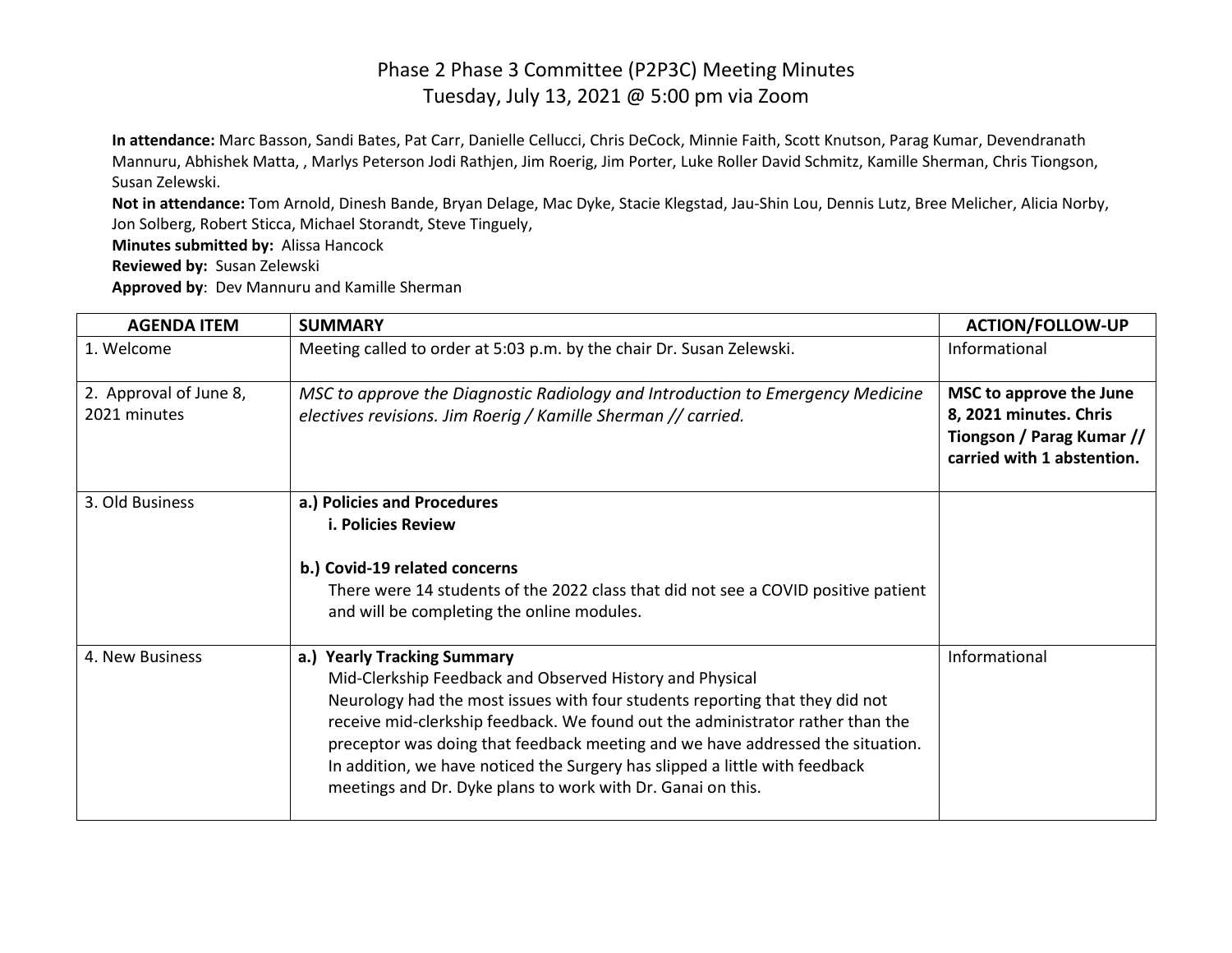| There was one student that said they did not know where the anonymous                         |  |
|-----------------------------------------------------------------------------------------------|--|
| reporting form was and it was sent to the student.                                            |  |
|                                                                                               |  |
| Mistreatment                                                                                  |  |
| Professionalism will now be included on the mistreatment form, so that students               |  |
| can report any unprofessional behaviors they witness or experience in addition to             |  |
| mistreatment. There was also a mistreatment reported of inappropriate                         |  |
| interaction with a patient regarding religion and non-patient care related                    |  |
| performance expectation. There was one Title IX incident reported of not being                |  |
| able to perform procedures based on their gender. This was forward onto the                   |  |
| proper pathway through UND. Anyone that works for UND is a mandated reporter                  |  |
| for Title IX. Dr. Jim Porter will verify that the training is more clear about who            |  |
| would be exempt.                                                                              |  |
|                                                                                               |  |
| Supervision                                                                                   |  |
| There was one report of a student thinking a case was not appropriate for them                |  |
| but after talking to the department, the case was appropriate and followed up                 |  |
| with the student. In Psychiatry, a nurse made a joking statement about expecting              |  |
| students to see patients independently which the student interpreted directly.                |  |
| This has been discussed with nurses and will not take place in the future. Another            |  |
| psychiatry site had requested students to function in a capacity the same as                  |  |
| residents. This has been addressed and clarified the expectations of our students;            |  |
| this was their first year having students.                                                    |  |
|                                                                                               |  |
| Residents as Teachers, COVID monitoring                                                       |  |
| All 3 <sup>rd</sup> year students did achieve the residents as teacher's requirement and they |  |
| all received appropriate PPE. There was one student questioning if they had been              |  |
| provided with appropriate PPE and after verification they were. 14 students did               |  |
| not encounter COVID positive patients and will be completing the online module                |  |
|                                                                                               |  |
| this year.                                                                                    |  |
|                                                                                               |  |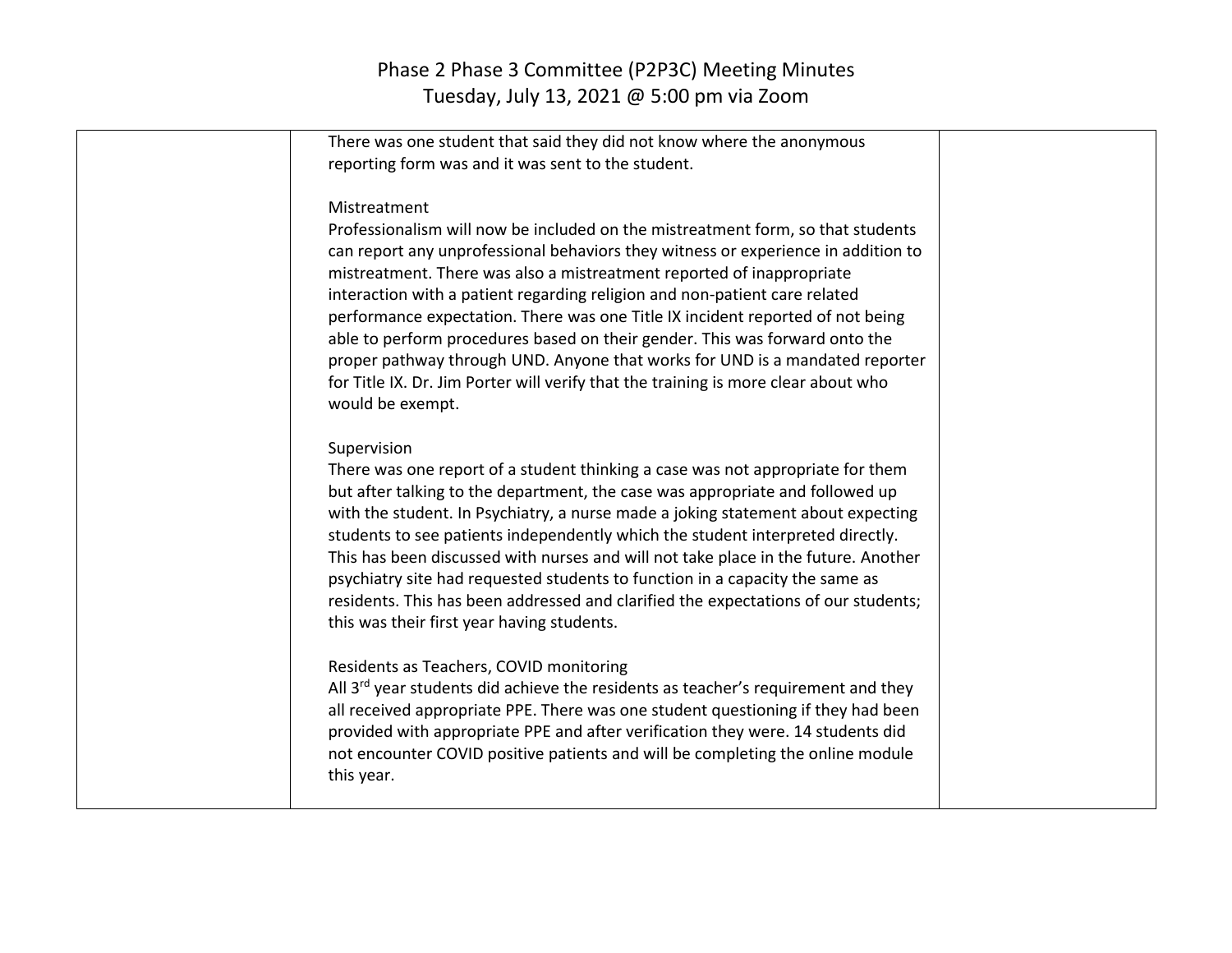|              | b.) Phase 2 Scheduling for Class of 2024<br>The class of 2024 will start clerkships and we have to make a decision on how we<br>want to start scheduling them. Discussion revolved around if departments would<br>allow students to take electives without have completed the clerkship beforehand.<br>It was decided that there may be cases where prerequisites such as taking the<br>clerkship beforehand and that the department should decide independently.                                                                                                                                                | <b>MSC to allow students to</b><br>take electives without pre-<br>requisites with some<br>departmental exceptions.<br><b>Chris Tiongson / Dev</b><br>Mannuru // carried. |
|--------------|------------------------------------------------------------------------------------------------------------------------------------------------------------------------------------------------------------------------------------------------------------------------------------------------------------------------------------------------------------------------------------------------------------------------------------------------------------------------------------------------------------------------------------------------------------------------------------------------------------------|--------------------------------------------------------------------------------------------------------------------------------------------------------------------------|
|              | The process in which students' schedules for the class of 2024 phase 2 will be<br>created is being discussed. Fargo campus struggled some with the students<br>submitting their preference schedule for the class of 2023, and the ability of the<br>campus office to make this work with a higher number of students. Any change to<br>how the rotation schedule is made would not affect the Family Medicine clerkship<br>and how they assign their rotation sites.<br>The committee discussed and felt the campus deans know best what will work for<br>scheduling phase 2.                                   | <b>MSC to allow the Campus</b><br>Deans to make the best<br>decision for assigning<br>students to phase 2<br>clerkships. Chris Tiongson<br>/ Dev Mannuru // carried.     |
|              | c.) Phase 3 Design Team update<br>To go along with the 2-week career exploration elective there will be another 2-<br>week elective for the class of 2024. The phase 2 design team has suggested this be<br>used to require the 2-week IPE elective. Otherwise, the option would be to offer a<br>second career exploration elective, which might be challenging to schedule.<br>Campuses have expressed that it would be difficult to schedule a second two<br>week-specailty exploration elective.<br>This would be a great opportunity to increase interprofessional learning for all<br>students in phase 2. | MSC to have the second 2-<br>week elective be the<br>Interprofessional elective.<br><b>Chris Tiongson / Dev</b><br>Mannuru // carried.                                   |
|              | d.) ISA Report                                                                                                                                                                                                                                                                                                                                                                                                                                                                                                                                                                                                   | No update                                                                                                                                                                |
| 5. Electives |                                                                                                                                                                                                                                                                                                                                                                                                                                                                                                                                                                                                                  |                                                                                                                                                                          |